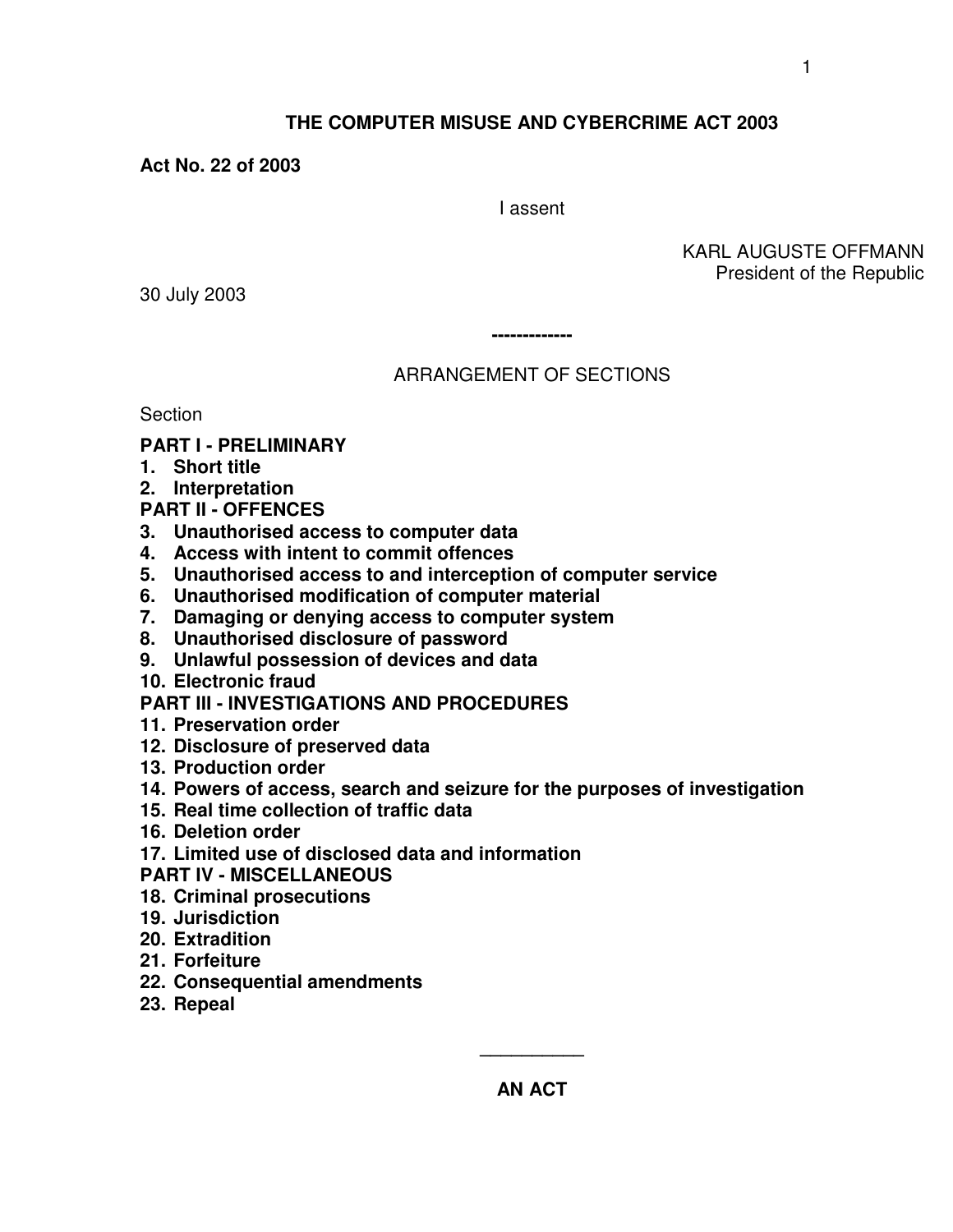# **To provide for repression of criminal activities perpetrated through computer systems**

Enacted by the Parliament of Mauritius, as follows -

## **PART I - PRELIMINARY**

#### **1. Short title**

The Act may be cited as the **Computer Misuse and Cybercrime Act 2003**.

## **2. Interpretation**

In this Act -

"access" in relation to any computer system, means instruct, communicate with, store data in, retrieve data from, or otherwise make use of any of the resources of the computer system;

"computer service" includes data processing and the storage or retrieval of data;

"computer system" means a device or combination of devices, including input and output devices, but excluding calculators which are not programmable, and capable of being used in conjunction with external files, which contain computer programs, electronic instructions, input data and output data that performs logic, arithmetic, data storage and retrieval, communication control and other functions;

"asymmetric cryptosystem" means a system capable of generating a secure key pair, consisting of a private key for creating a digital signature, and a public key to verify the digital signature;

"data" means information recorded in a form in which it can be processed by equipment operating automatically in response to instructions given for that purpose, and includes representations of facts, information and concepts held in any removable storage medium;

"digital signature"–

- (a) means an electronic signature consisting of a transformation of an electronic record using an asymmetric cryptosystem such that a person having the initial untransformed electronic record and the signer's public key can accurately determine –
	- (i) whether the transformation was created using the private key that corresponds to the signer's public key; and
	- (ii) whether the initial electronic record has been altered since the transformation was made; and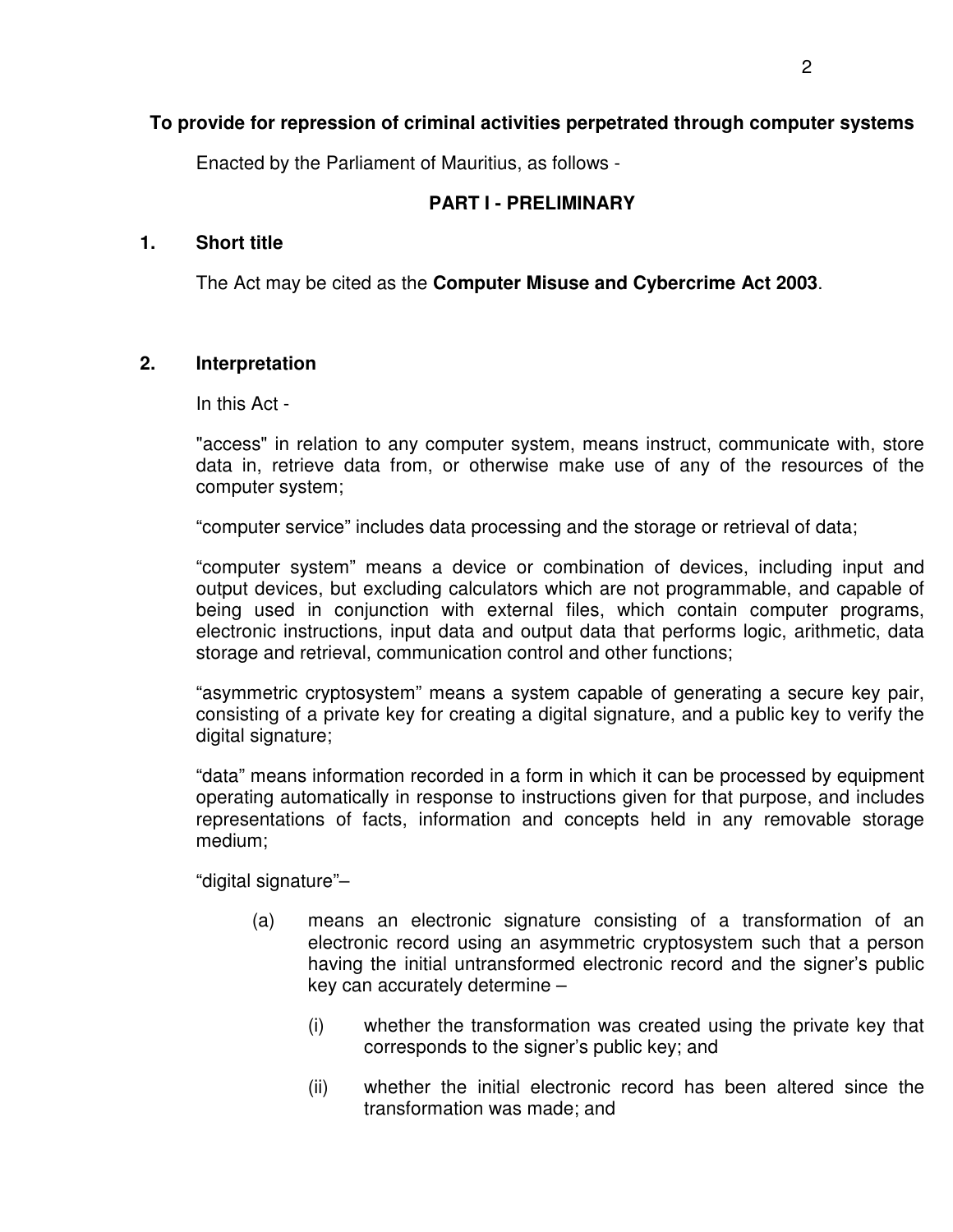(b) includes voice recognition relating features, digital finger-printing or such other biotechnological features or process, as may be prescribed;

"electronic" means relating to technology having electrical, digital, magnetic, wireless, optical, electromagnetic, or similar capabilities;

"electronic record" means a record created, generated, sent, communicated, received or stored by electronic means;

"function" includes logic, control, arithmetic, deletion, storage and retrieval and communication or telecommunication to, from or within a computer system;

"information and communication service" means any service involving the use of information and communication technologies including telecommunication services;

"information and communication technologies" means technologies employed in collecting, storing, using or sending out information and include those involving the use of computers or any telecommunication system;

"intercept" in relation to a function of a computer, includes listening to, or recording a function of a computer, or acquiring the substance, its meaning or purport of such function;

"investigatory authority" means the police or any other body lawfully empowered to investigate any offence;

"key" means either a public or private key;

"modification" means a modification of the contents of any computer system by the operation of any function of that computer system or any other computer system as a result of which -

- (a) any program or data held in the computer system is altered or erased;
- (b) any program or data is added to its contents; or
- (c) any act occurs which impairs the normal operation of the computer system;

"password" means any data by which a computer service or a computer system is capable of being obtained or used;

"private key" means the key of a key pair used to create a digital signature;

"program" means a set of instructions, expressed in words, codes, schemes or any other form, which is capable, when incorporated in a machine readable medium, of causing a computer to perform or achieve a particular task or result;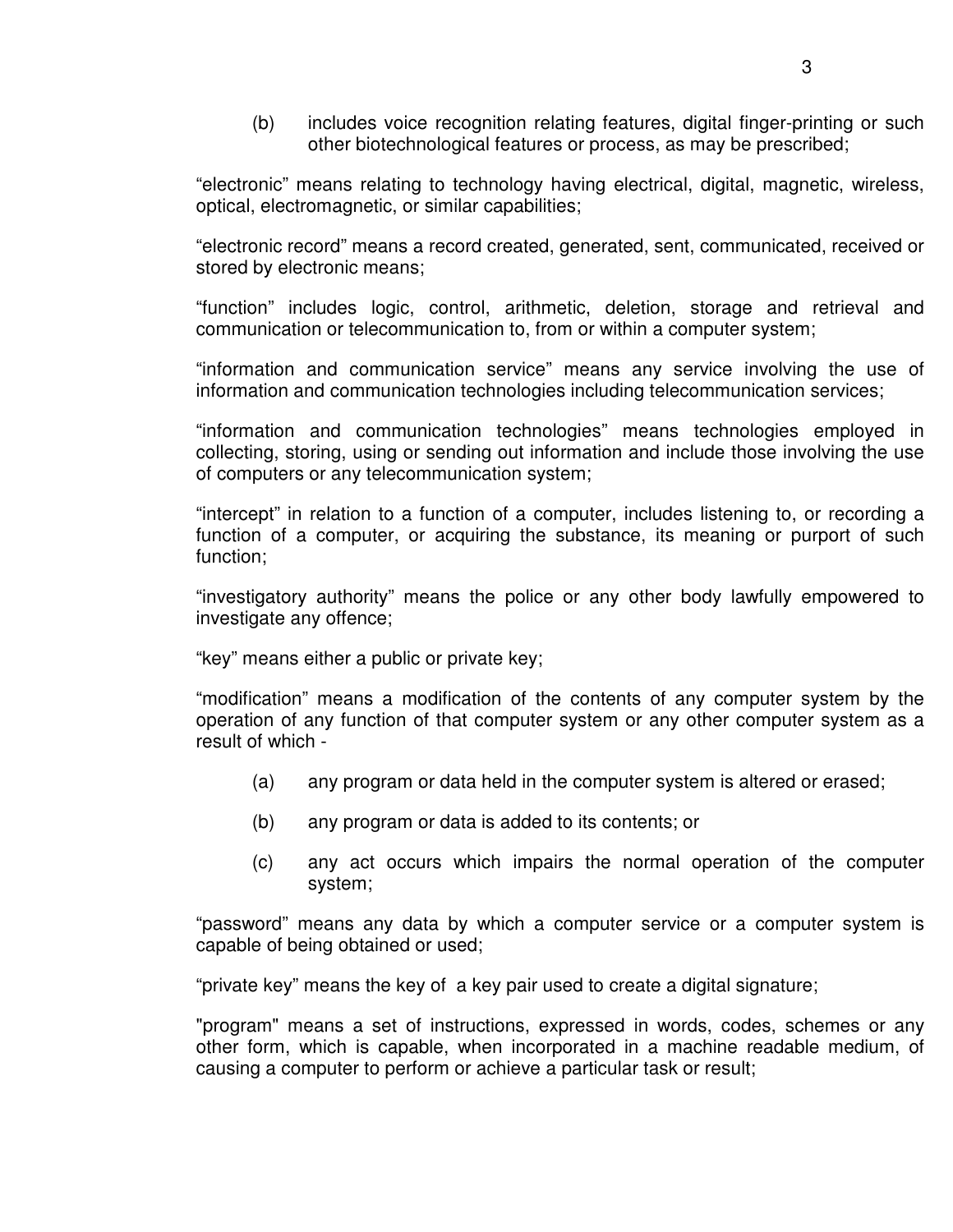"property" means property of any kind, nature or description, whether moveable or immoveable, tangible or intangible and includes –

- (a) any currency, whether or not the currency is legal tender in Mauritius;
- (b) information, including an electronically produced data or program, or a copy thereof, whether tangible or intangible, human or computer readable data, or data while in transit; or
- (c) any right or interest in property;

"public key" means the key of a key pair used to verify a digital signature;

"record" means information that is inscribed, stored or otherwise fixed on a tangible medium or that is stored in an electronic or other medium and is retrievable in perceivable form;

"service provider" means any person who provides an information and communication service, including telecommunication;

"subscriber" means a person using the services of a service provider;

"subscriber information" means any information, contained in the form of computer data or any other form, that is held by a service provider, relating to subscribers, other than traffic or other data, by which can be established -

- (a) the type of the communication service used, the technical provisions taken to use the communication service and the period of the service;
- (b) the subscriber's identity, postal or geographical address, telephone and other access number, billing and payment information, available on the basis of a service agreement or arrangement; or
- (c) any other information on the site of installation of a communication equipment available on the basis of a service agreement or arrangement;

"telecommunication" means a transmission, emission or reception of signs, signals, writing, images, sounds or intelligence of any nature by wire, radio, optical or other electro-magnetic systems whether or not such signs, signals, writing, images, sounds or intelligence have been subjected to rearrangement, computation or other processes by any means in the course of their transmission, emission or reception;

"underlying service" means the type of service that is being used within the computer system;

"traffic data" means any data relating to a communication by means of a computer system and generated by the system that form part in the chain of communication,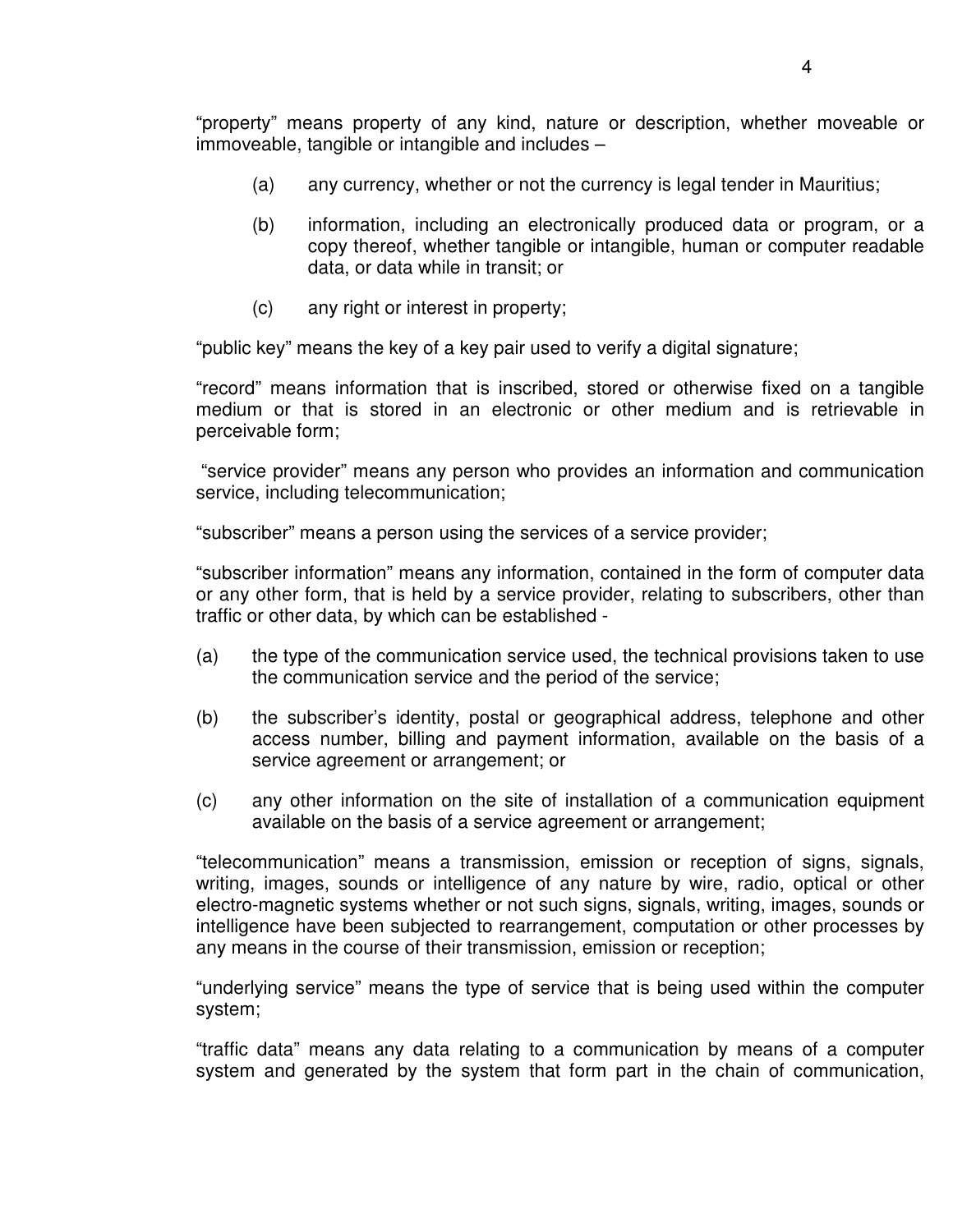indicating the communication's origin, destination, route, time, date, size, duration, or type of underlying service.

## **PART II - OFFENCES**

## **3. Unauthorised access to computer data**

- (1) Subject to subsections (2) and (3), any person who causes a computer system to perform a function, knowing that the access he intends to secure is unauthorised, shall commit an offence and shall on conviction be liable to a fine not exceeding 50,000 rupees and to penal servitude not exceeding 5 years.
- $(2)$  A person shall not be liable under subsection  $(1)$  where  $-$ 
	- (a) he is a person with a right to control the operation or use of the computer system and exercises such right in good faith;
	- (b) he has the express or implied consent of the person, empowered to authorise him, to have such an access;
	- (c) he has reasonable grounds to believe that he had such consent as specified in paragraph (b);
	- (d) he is acting pursuant to measures that can be taken under Part III of this Act; or
	- (e) he is acting in reliance of any statutory power arising under any enactment for the purpose of obtaining information, or of taking possession of, any document or other property.
- (3) An access by a person to a computer system is unauthorised where the person
	- (a) is not himself entitled to control access of the kind in question; and
	- (b) does not have consent to access by him of the kind in question from any person who is so entitled.
- (4) For the purposes of this section, it is immaterial that the unauthorised access is not directed at -
	- (a) any particular program or data;
	- (b) a program or data of any kind; or
	- (c) a program or data held in any particular computer system.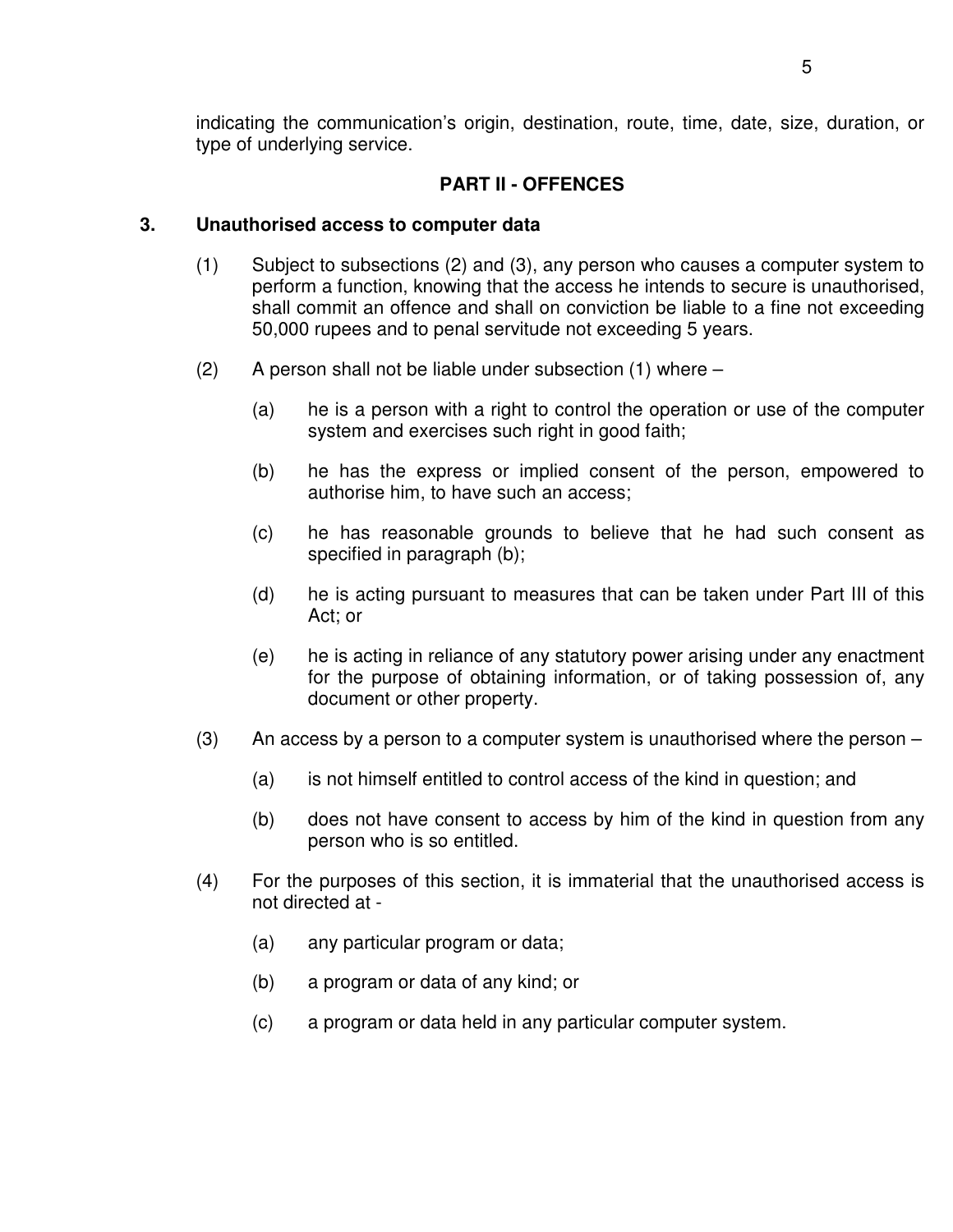## **4. Access with intent to commit offences**

- (1) Any person who causes a computer system to perform any function for the purpose of securing access to any program or data held in any computer system, with intent to commit an offence under any other enactment, shall commit an offence and shall, on conviction be liable to a fine not exceeding 200,000 rupees and to penal servitude for a term not exceeding 20 years.
- (2) For the purposes of this section, it is immaterial that
	- (a) the access referred to in subsection (1) is authorised or unauthorised;
	- (b) the further offence to which this section applies is committed at the same time when the access is secured or at any other time.

# **5. Unauthorised access to and interception of computer service**

- (1) Subject to subsection (5), any person who, by any means, knowingly
	- (a) secures access to any computer system for the purpose of obtaining, directly or indirectly, any computer service;
	- (b) intercepts or causes to be intercepted, directly or indirectly, any function of, or any data within a computer system,

shall commit an offence.

- $(2)$  (a) A person convicted for an offence under subsection  $(1)$  shall be liable to a fine not exceeding 100,000 rupees and to penal servitude for a term not exceeding 10 years.
	- (b) Where as a result of the commission of an offence under subsection (1), the operation of the computer system, is impaired, or data contained in the computer system is suppressed or modified, a person convicted of such offence shall be liable to a fine not exceeding 200,000 rupees and to penal servitude for a term not exceeding 20 years.
- (3) For the purpose of this section, it is immaterial that the unauthorised access or interception is not directed at -
	- (a) any particular program or data;
	- (b) a program or data of any kind; or
	- (c) a program or data held in any particular computer system.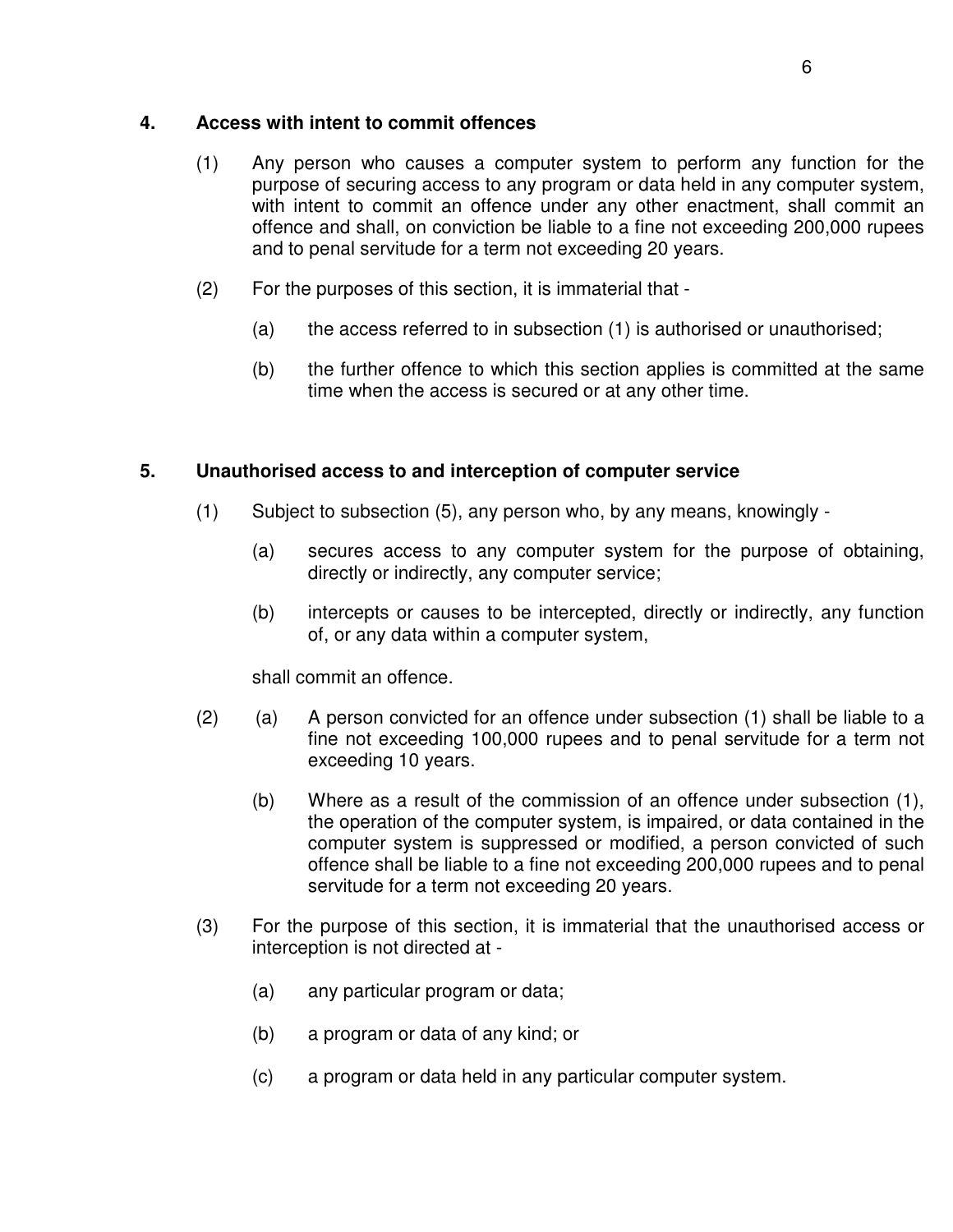- $(4)$  A person shall not be liable under subsection  $(1)$  where he
	- (a) has the express or implied consent of both the person who sent the data and the intended recipient of such data;
	- (b) is acting in reliance of any statutory power.

#### **6. Unauthorised modification of computer material**

- (1) Subject to subsections (3) and (4), any person who, knowingly does an act which causes an unauthorised modification of data held in any computer system shall, on conviction be liable to a fine not exceeding 100,000 rupees and to penal servitude for a term not exceeding 10 years.
- (2) Where as a result of the commission of an offence under this section
	- (a) the operation of the computer system;
	- (b) access to any program or data held in any computer; or
	- (c) the operation of any program or the reliability of any data,

is suppressed, modified or otherwise impaired, a person convicted for the offence shall be liable to a fine not exceeding 200,000 rupees and to penal servitude for a term not exceeding 20 years.

- (3) A person shall not be liable under this section where
	- (a) he is acting pursuant to measures that can be taken under Part III of this Act; or
	- (b) he is acting in reliance of any other statutory power.
- $(4)$  A modification is unauthorised if  $-$ 
	- (a) the person whose act causes it is not himself entitled to determine whether the modification should be made; and
	- (b) he does not have consent to the modification from any person who is so entitled.
- (5) For the purposes of this section, it is immaterial whether an unauthorised modification or any intended effect of it, be permanent or merely temporary.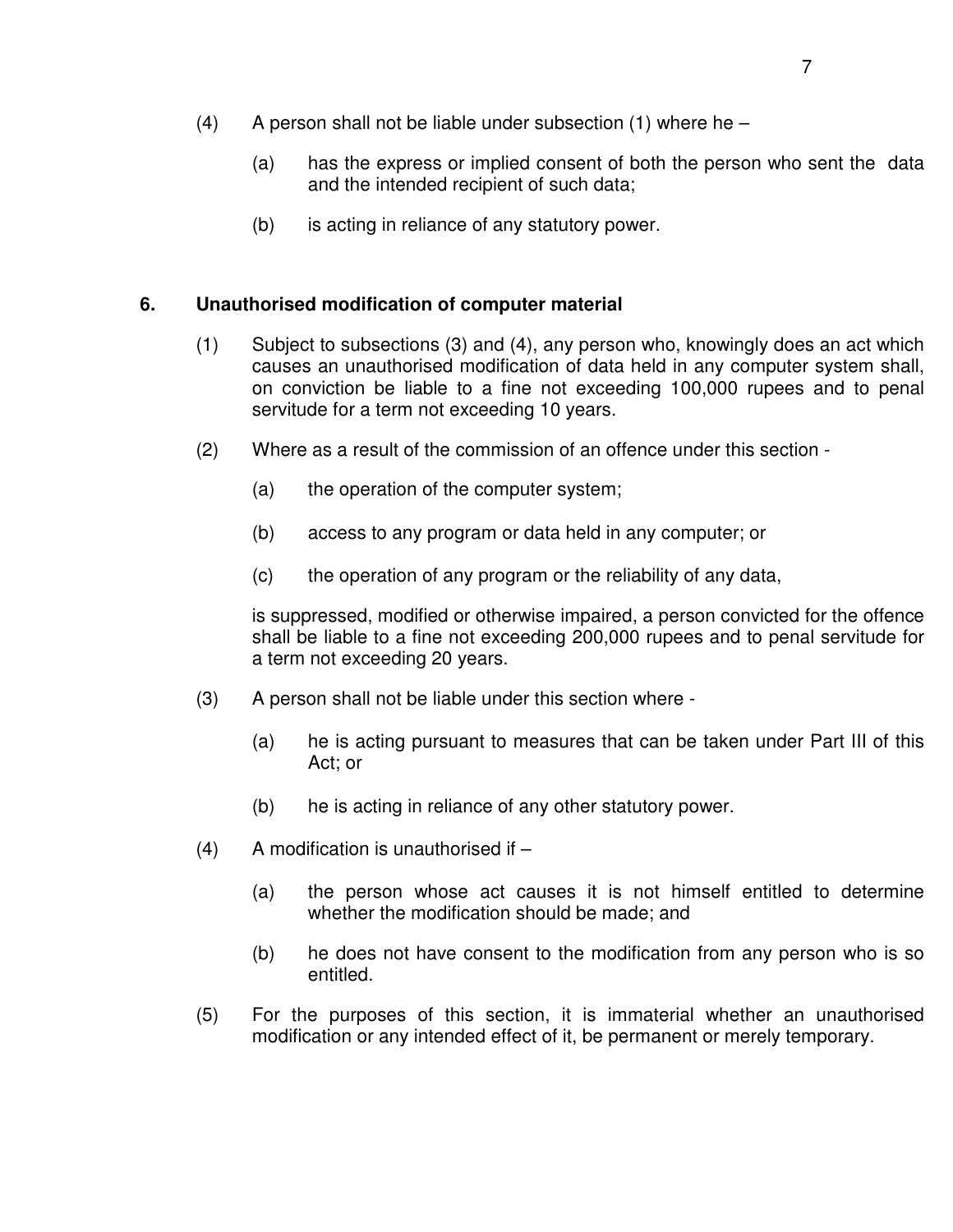## **7. Damaging or denying access to computer system**

Any person who without lawful authority or lawful excuse, does an act which causes directly or indirectly –

- (a) a degradation, failure, interruption or obstruction of the operation of a computer system; or
- (b) a denial of access to, or impairment of any program or data stored in, the computer system,

shall commit an offence and shall, on conviction be liable to a fine not exceeding 200,000 and to penal servitude not exceeding 20 years.

# **8. Unauthorised disclosure of password**

Any person who, knowingly discloses any password, access code, or any other means of gaining access to any program or data held in any computer system –

- (1) for any wrongful gain;
- (2) for any unlawful purpose; or
- (3) knowing that it is likely to cause prejudice to any person,

shall commit an offence and shall, on conviction, be liable to a fine not exceeding 50,000 rupees and to a term of imprisonment not exceeding 5 years.

# **9. Unlawful possession of devices and data**

- (1) Any person who knowingly manufactures, sells, procures for use, imports, distributes or otherwise makes available, a computer system or any other device, designed or adapted primarily for the purpose of committing any offence under sections 3 to 8, shall commit an offence.
- (2) Any person who knowingly receives, or is in possession of without sufficient excuse or justification, one or more of the devices under subsection (1) shall commit an offence.
- (3) Any person who is found in possession of any data or program with the intention that the data or program be used, by the person himself or another person, to commit or facilitate the commission of an offence under this Act, shall commit an offence.
- (4) For the purposes of subsection (3), possession of any data or program includes -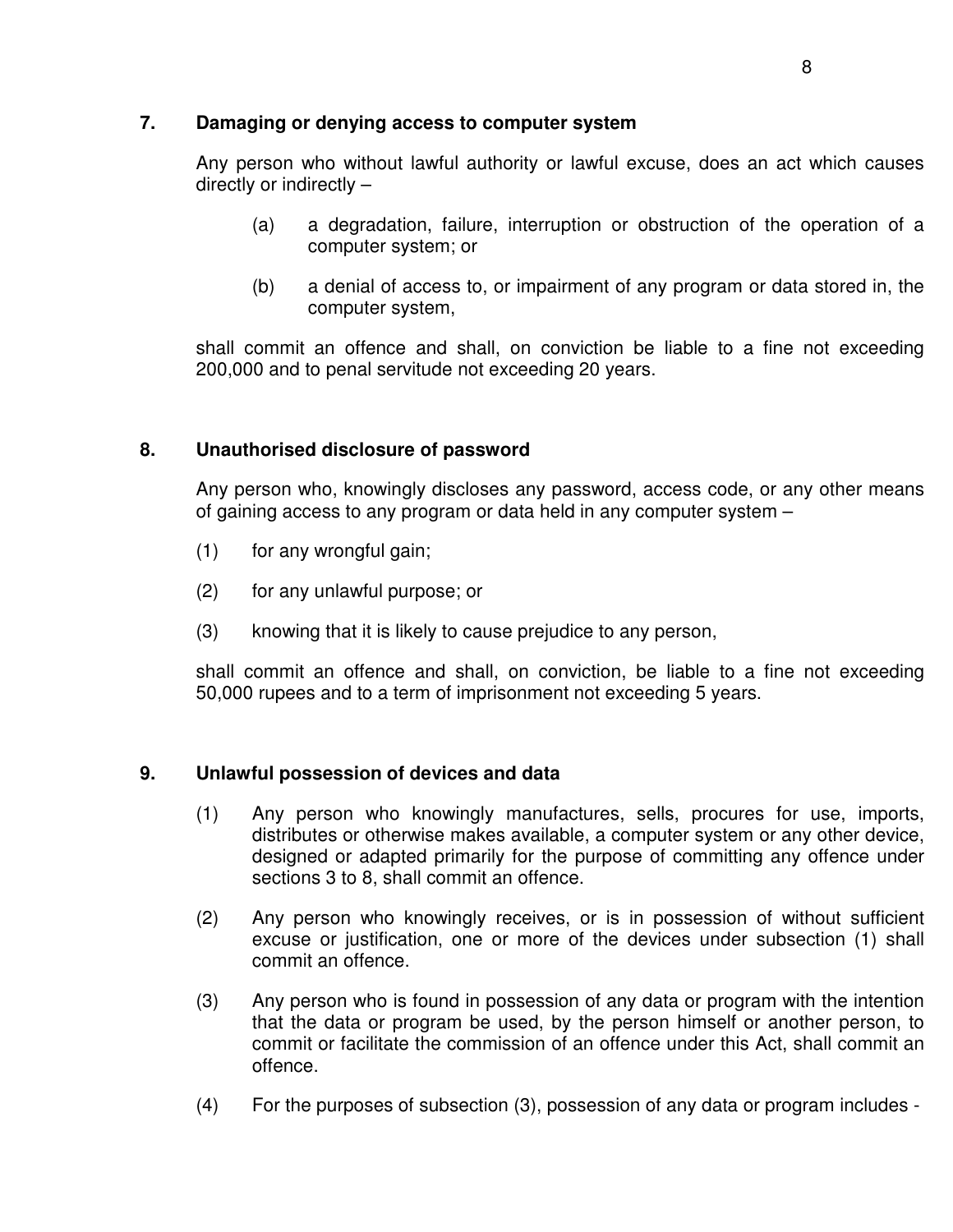- (a) having possession of a computer system or data storage device that holds or contains the data or program;
- (b) having possession of a document in which the data or program is recorded; or
- (c) having control of data or program that is in the possession of another person.
- (5) Where a person is convicted under this section, he shall be liable to a fine not exceeding 50,000 and to a term of imprisonment not exceeding 5 years.

## **10. Electronic fraud**

Any person who fraudulently causes loss of property to another person by-

- (a) any input, alteration, deletion or suppression of data; or
- (b) any interference with the functioning of a computer system,

with intent to procure for himself or another person, an advantage, shall commit an offence and shall, on conviction be liable to a fine not exceeding 200,000 rupees and to penal servitude for a term not exceeding 20 years.

## **PART III - INVESTIGATIONS AND PROCEDURES**

#### **11. Preservation order**

(1) Any investigatory authority may apply to the Judge in Chambers for an order for the expeditious preservation of data that has been stored or processed by means of a computer system or any other information and communication technologies, where there are reasonable grounds to believe that such data is vulnerable to loss or modification.

(2) For the purposes of subsection (1), data includes traffic data and subscriber information.

- (3) An order made under subsection (1) shall remain in force
	- (a) until such time as may reasonably be required for the investigation of an offence;
	- (b) where prosecution is instituted, until the final determination of the case; or
	- (c) until such time as the Judge in Chambers deems fit.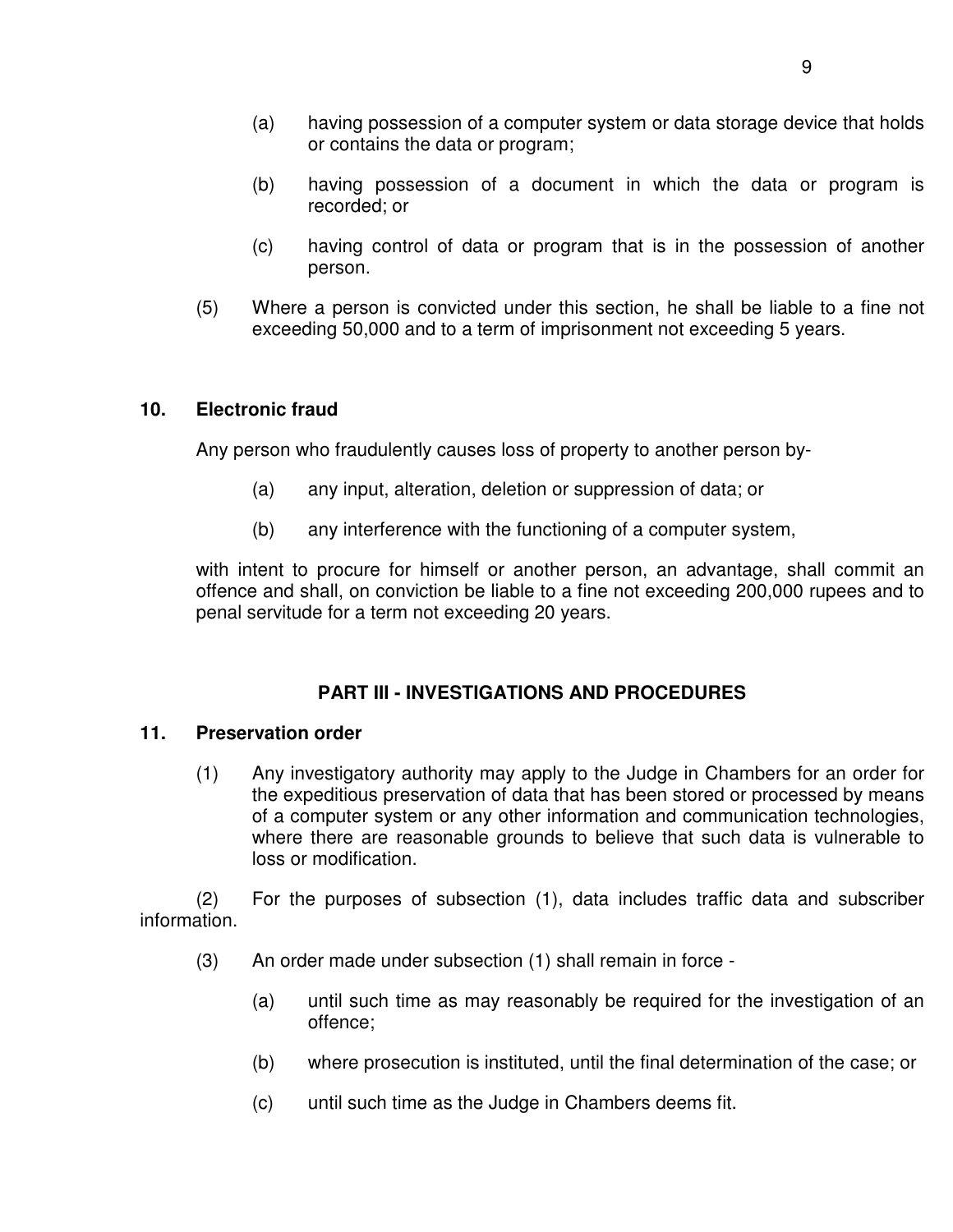## **12. Disclosure of preserved data**

The investigatory authority may, for the purposes of a criminal investigation or the prosecution of an offence, apply to the Judge in Chambers for an order for the disclosure of -

- (a) all preserved data, irrespective of whether one or more service providers were involved in the transmission of such data;
- (b) sufficient data to identify the service providers and the path through which the data was transmitted; or
- (c) electronic key enabling access to or the interpretation of data.

## **13. Production order**

- (1) Where the disclosure of data is required for the purposes of a criminal investigation or the prosecution of an offence, an investigatory authority may apply to the Judge in Chambers for an order compelling –
	- (a) any person to submit specified data in that person's possession or control, which is stored in a computer system; and
	- (b) any service provider offering its services to submit subscriber information in relation to such services in that service provider's possession or control.
- (2) Where any material to which an investigation relates consists of data stored in a computer, disc, cassette, or on microfilm, or preserved by any mechanical or electronic device, the request shall be deemed to require the person to produce or give access to it in a form in which it can be taken away and in which it is visible and legible.

## **14. Powers of access, search and seizure for the purposes of investigation**

- (1) Where an investigatory authority has reasonable grounds to believe that stored data would be relevant for the purposes of an investigation or the prosecution of an offence, it may apply to a Judge in Chambers for the issue of a warrant to enter any premises to access, search and seize such data.
- (2) In the execution of a warrant under subsection (1), the powers of the investigatory authority shall include the power to -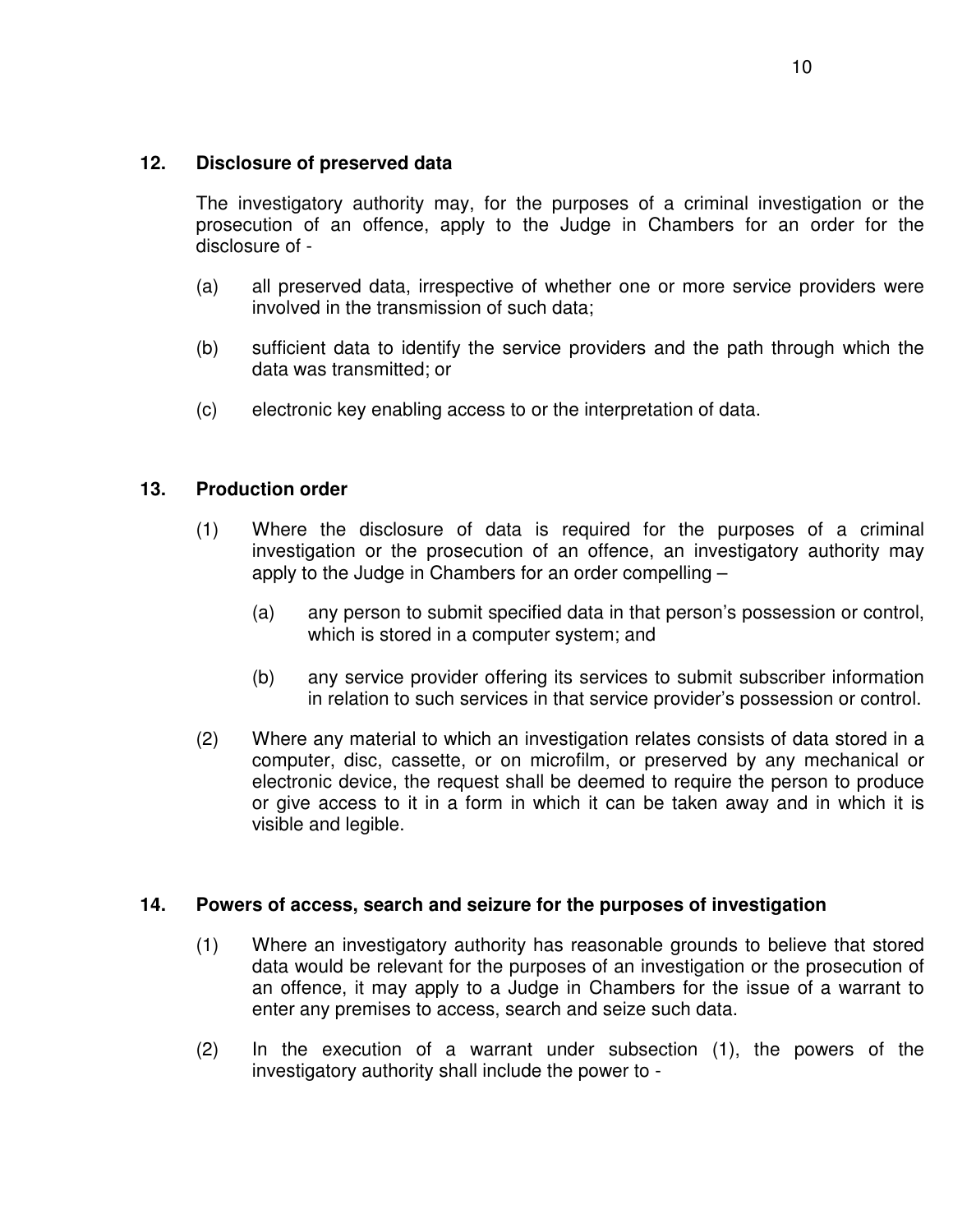- (a) seize or secure a computer system or any information and communication technologies medium;
- (b) make and retain a copy of such data or information;
- (c) maintain the integrity of the relevant stored data or information; or
- (d) render inaccessible or remove the stored data or information from the computer system, or any information and communication technologies medium.

## **15. Real time collection of traffic data**

Where the investigatory authority has reasonable grounds to believe that any data would be relevant for the purposes of investigation and prosecution of an offence under this Act, it may apply to the Judge in Chambers for an order –

- (1) allowing the collection or recording of traffic data, in real time, associated with specified communications transmitted by means of any computer system; or
- (2) compelling a service provider, within its technical capabilities, to
	- (a) effect such collection and recording referred to in subsection (1); or
	- (b) assist the investigatory authority, to effect such collection and recording.

## **16. Deletion order**

A Judge in Chambers may, upon application by an investigatory authority, and being satisfied that a computer system or any other information and communication technologies medium contains indecent photograph of children, order that such data be -

- (1) no longer stored on and made available through the computer system or any other medium; or
- (2) deleted or destroyed.

## **17. Limited use of disclosed data and information**

(1) No data obtained under sections 11 to 15 shall be used for any purpose other than that for which the data was originally sought except –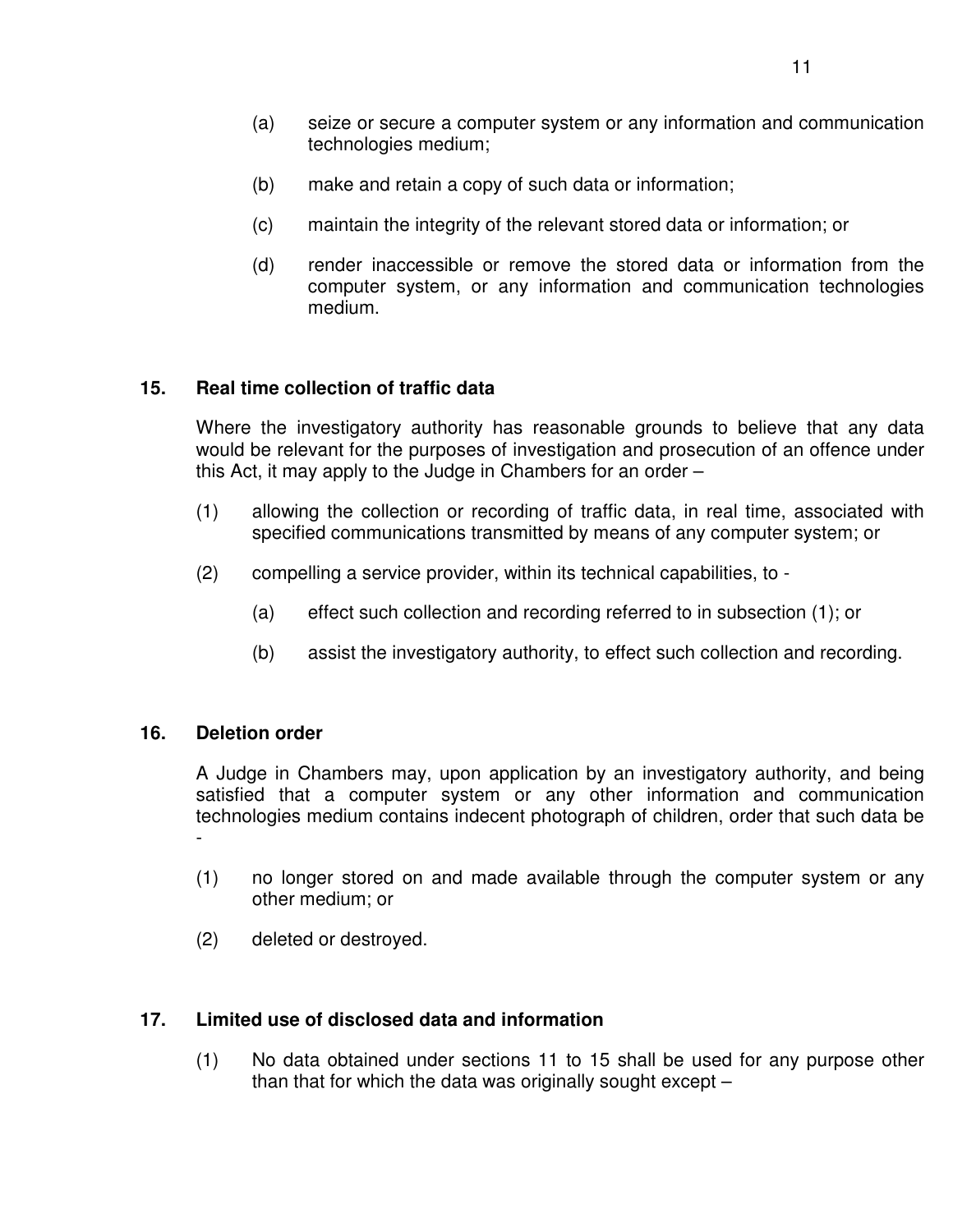- (a) in accordance with any other enactment;
- (b) in compliance with an order of a court or Judge;
- (c) where such data is required for the purpose of preventing, detecting or investigating offences, apprehending or prosecuting offenders, assessing or collecting tax, duty or other monies owed or payable to the Government;
- (d) for the prevention of injury or other damage to the health of a person or serious loss of or damage to property; or
- (e) in the public interest.

#### **PART IV - MISCELLANEOUS**

#### **18. Criminal prosecutions**

No prosecution shall be instituted under this Act except on an information filed by, or with the consent of, the Director of Public Prosecutions.

#### **19. Jurisdiction**

- (1) Notwithstanding any other enactment, the Intermediate Court shall have jurisdiction to try any offence under this Act or any regulations made under it and may, on conviction, impose any penalty or forfeiture provided for under this Act.
- (2) The Intermediate Court shall also have jurisdiction where the act constituting an offence under this Act has been committed outside Mauritius -
	- (a) on board a Mauritian ship; or
	- (b) on board an aircraft registered in Mauritius.

#### **20. Extradition**

Any offence under sections 3,4,5,6,7 and 10 of this Act shall be considered to be an extraditable crime for which extradition may be granted or obtained under the Extradition Act.

#### **21. Forfeiture**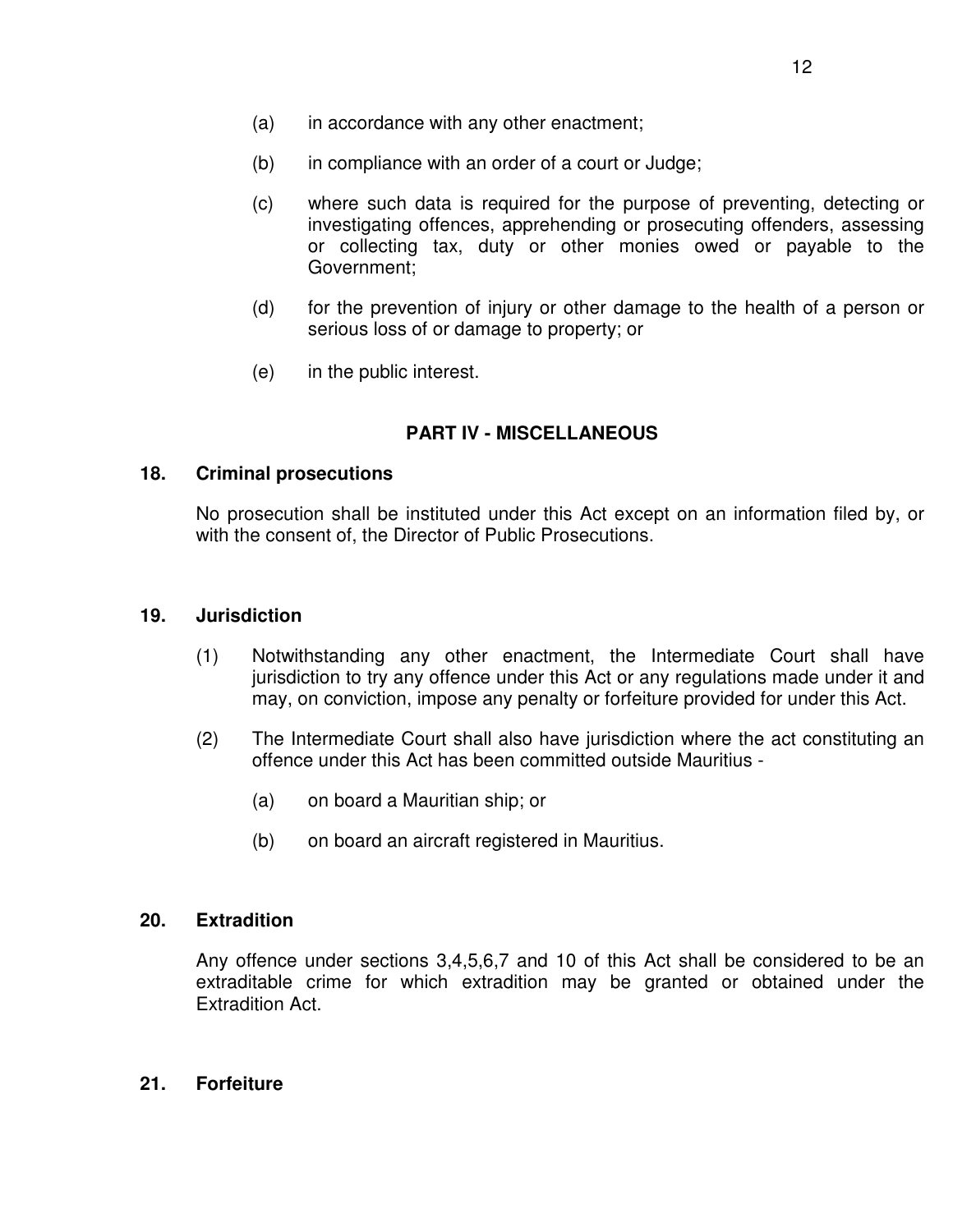The Court before which a person is convicted of an offence may, in addition to any other penalty imposed, order the forfeiture of any apparatus, article or thing which is the subject matter of the offence or is used in connection with the commission of the offence.

## **22. Consequential amendments**

- (1) The Child Protection Act is amended
	- (a) in section 2 by inserting the following definitions in their proper alphabetical order -

"film" has the meaning assigned to it by the Films Act 2002;

"indecent photograph" includes an indecent film, a copy of an indecent photograph or film, and an indecent photograph comprised in a film;

"photograph" includes -

- (a) the negative as well as the positive version; and
- (b) data stored on a computer disc or by other electronic means which is capable of conversion into a photograph;

"pseudo-photograph" means an image, whether made by computer graphics or by any other means, which appears to be a photograph;

(b) by inserting immediately after section 14, the following new section -

## **15. Indecent photographs of children**

- (1) Any person who
	- (a) takes or permits to be taken or to make, any indecent photograph or pseudo-photograph of a child;
	- (b) distributes or shows such indecent photograph or pseudo-photograph;
	- (c) has in his possession such indecent photograph or pseudo-photographs, with a view to it being distributed or shown by himself or any other person; or
	- (d) publishes or causes to be published any advertisement likely to be understood as conveying that the advertiser distributes or shows such indecent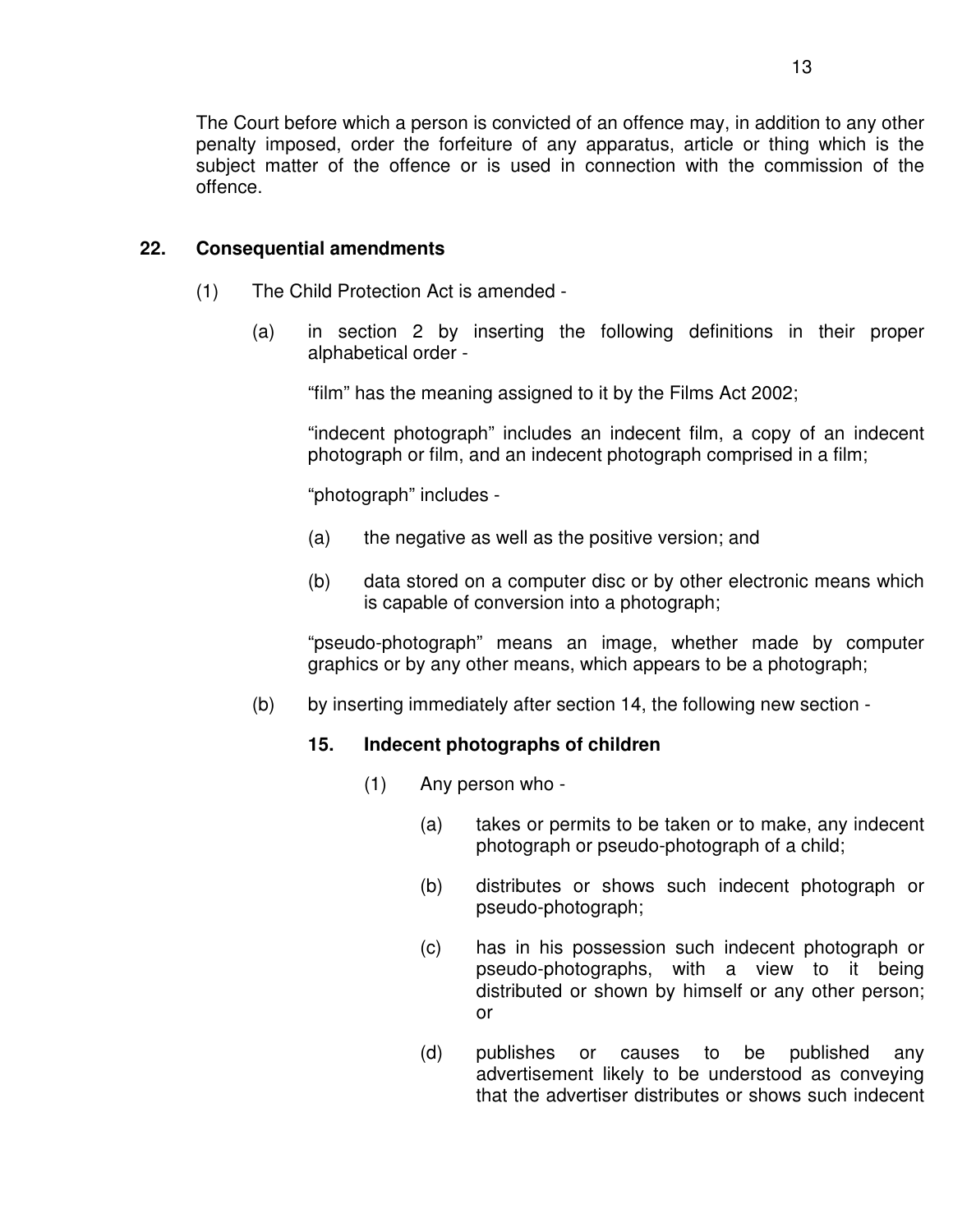photograph or pseudo-photograph, or intends to do so,

shall commit an offence.

- (2) Where a person is charged with an offence under subsection (1)(b) or (c), it shall be a defence for him to prove that -
	- (a) he had reasonable grounds for distributing or showing the photograph or pseudo-photograph or having them in his possession; and
	- (b) that he had not himself seen the photograph or pseudo-photograph and did not know, nor had any cause to suspect, it to be indecent.
- (3) Where
	- (a) the impression conveyed by the pseudo-photograph is that the person shown is a child; or
	- (b) the predominant impression conveyed is that the person shown is a child, notwithstanding that some of the physical characteristics shown are those of an adult,

the pseudo-photograph shall be treated for all purposes of this Act as showing a child.

- (c) in section 18, by inserting immediately after subsection  $(6)$ , the following new subsection  $-$
- (7) The Court before which a person is convicted of an offence under section 15 may, in addition to any penalty imposed, order –
	- (a) the forfeiture of any apparatus, article or thing which is the subject matter of the offence or is used in connection with the commission of the offence;
	- (b) that the material subject matter of the offence be no longer stored on and made available through the computer system, or that the material be deleted.
	- (d) by inserting immediately after section 19, the following new section -

## **19A Extradition**